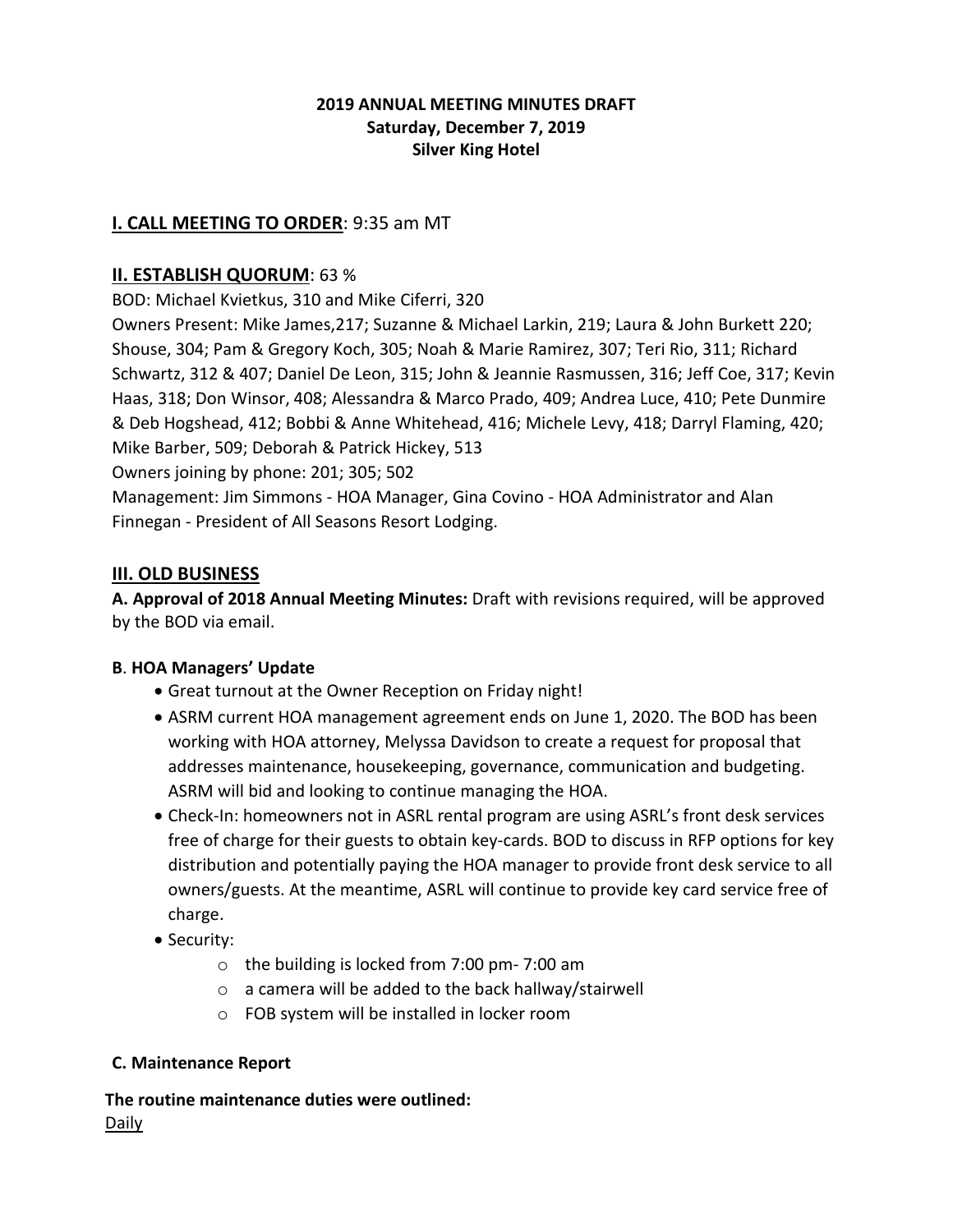Inspect all Floors, Lighting, and Entryways Inspect grounds (summer check Cooling Tower) Pool and Spa water is tested Pool and Spa water is screened and or vacuumed as needed Pool and Spa equipment inspected Pool and Spa Furniture and Deck as needed Clean Pool Skimmer Baskets Clean around Dumpster, Recycle Containers Check Mechanical room, all Boilers, Pumps, (Summer Chiller) Hskp - Mop and Vacuum all Common areas Hskp - Empty all Trash Containers Hskp - Clean Windows and Door Glass in Common Areas, Pools, Entries Hskp - Clean Pool Bathrooms and lower level Common Bathrooms Hskp- Elevators are cleaned

#### Weekly

Spa water is drained and refilled - Tuesday a.m. Pool and Spa Tile is cleaned Mow Lawn (Spring, Summer, Fall - mulch leaves)

#### **Monthly**

Blow outside parking lots Clean Pool Deck, also as needed Hskp - Clean baseboards, doors, walls, and carpet as needed

#### **Spring (March- May)**

Turn off Heat Tape Turn on Sprinklers - test and repair Trees Sprayed Lawn Fertilizer, Insect control Window Cleaning exterior Change oil in Lawn Mowers Powerwash Garage (Paint Yellow stripes yr 2020) Turn on Chiller and Cooling Tower Rotate Chiller Cooling Pumps Grounds Prep - Trim Trees, Bushes, Gardens Capital Improvement Projects (April 20th - July 1st)

### Summer

Fertilize Lawn Spray for Weeds Check Roof for damage and needed repairs Rotate Chiller Cooling Pumps

### Fall

Turn on Heat Tape (based on Snow) Blow out Lawn Sprinklers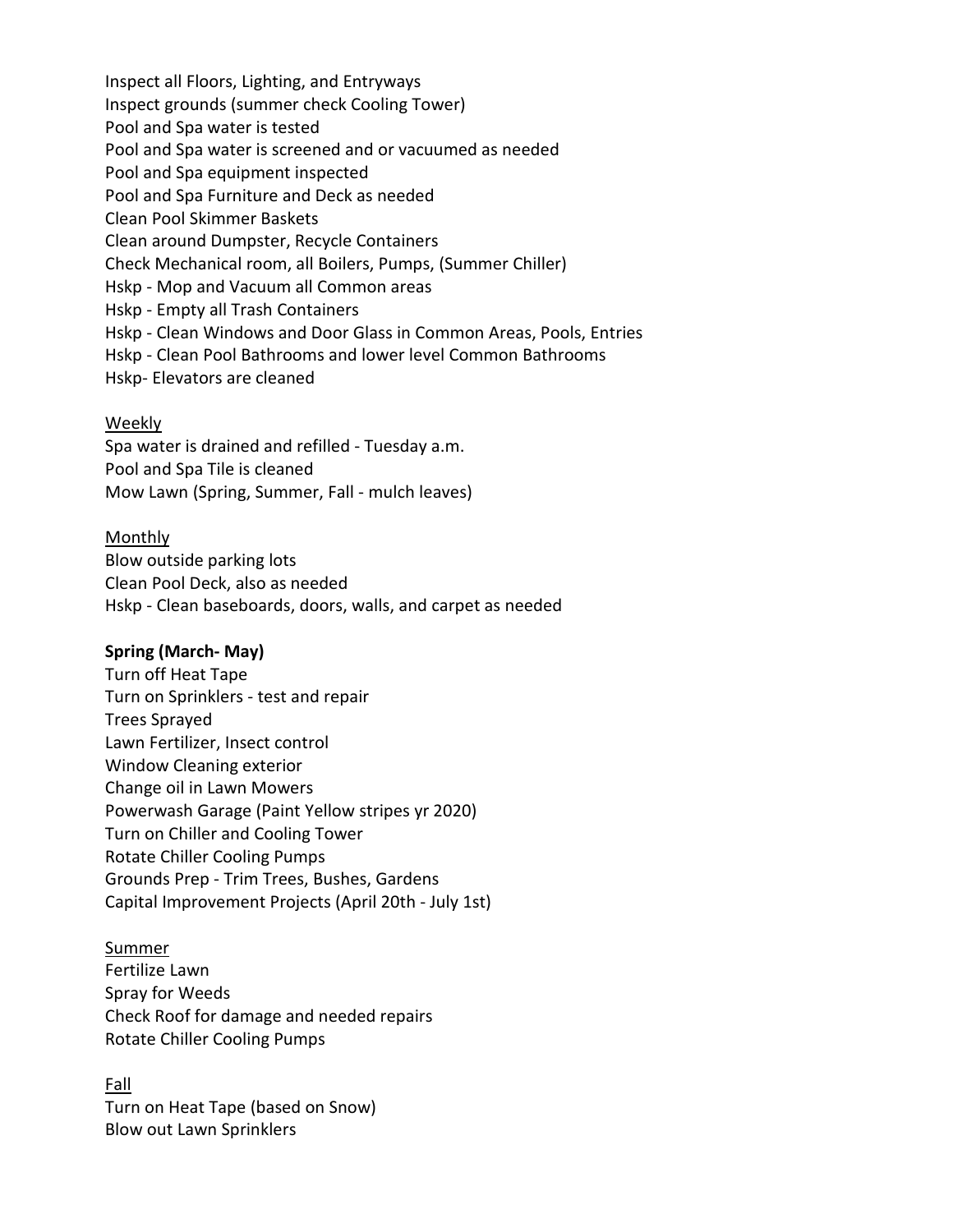Fertilize Lawn Turn off the Chiller and winterize the Cooling Tower Rotate Boiler Heat Pumps Window Cleaning exterior and interior of Front Entry, and Pool & Exercise interior glass Capital Improvement Projects (Sept 10th - Nov 20th)

Winter (Dec. –Feb) Snow Removal Salt as needed Rotate Boiler Heat Pumps Melt Snow as needed, "turn on/off" the Front Entry heat for Skylight Glass

#### **Planned Capital Reserve Items**

| Jun - Pool gutter repair and new downspout - S&S Roofing                         | \$             | 1,688<br>504 |
|----------------------------------------------------------------------------------|----------------|--------------|
| Jun - Heat tape for new pool gutter & downspout - GTC Electric                   | \$             |              |
| Sept - Culinary hot water heat exchanger condenser - MHI                         | \$             | 3,800        |
| Sept - Painting of the pool metal fencing and exterior railings. Included        |                |              |
| painting of all interior stair railings - ASRM staff L&M                         | \$             | 1,800        |
| Sept - Asphalt repairs front entry - Eccles Paving                               | \$             | 7,087        |
| Sept - Window Replacements of failed glass - Summit Valley Glass (8)             | \$             | 4,200        |
| Oct - Pool Boiler replacement - Aquatech                                         | \$             | 4,153        |
| <b>Non - Planned Capital Reserve Items:</b>                                      |                |              |
| Apr - 4' x 8' glass window replacement - Summit Valley Glass                     | \$             | 850          |
| Feb - Roof repairs, flashing of 2 chimney boxes and misc. tar patches - S&S      |                |              |
| Roofing                                                                          | \$             | 850          |
| May - Battery backup added to the exterior key pad transformers - ASRM staff     | \$             | 702          |
| Jun - Engineering inspection of front entry and pool trusses - Reaveley          |                |              |
| Engineering                                                                      | \$             | 10,010       |
| Jun - Replaced the cooling tower filter for the chiller - Reyerson Steel & MGM   |                |              |
| Welders                                                                          | \$             | 837          |
| Sept - Generator programed maintenance - Generation Systems                      | \$             | 3,244        |
| Oct - Roof repairs, flashing of 2 chimney boxes and misc. tar patches - S&S      |                |              |
| Roofing                                                                          | \$             | 1,580        |
| Oct - Garage entry motion sensor - Crawford doors (reimbursement from long       |                |              |
| term tenant)                                                                     | \$             | 1,546        |
| Nov - Addition of 2 locker room locks VisionLine Front Desk system - Assa-       |                |              |
|                                                                                  | \$             | 1,094        |
| Abloy                                                                            |                |              |
| Unplanned R&M Electrical/Mechanical Items relating to the Operating Budget:      |                |              |
| Mar - Replaced failed culinary water 3" copper piping - MHI                      | \$             | 1,753        |
| Mar - Phone Lines - Ranger Communications                                        |                | 343          |
| May - Replaced the Pool pump, impellar, and seals - ASRM staff                   | \$<br>\$<br>\$ | 737          |
| Jun - Spa seat bubblers - GTC Electric                                           |                | 396          |
| Jun - Lobby fireplace replacement of the igniter, refractory glass, light bulbs, |                |              |

and side glass - Hearth and Home **by a struck of the set of the set of the set of the set of the set of the set o**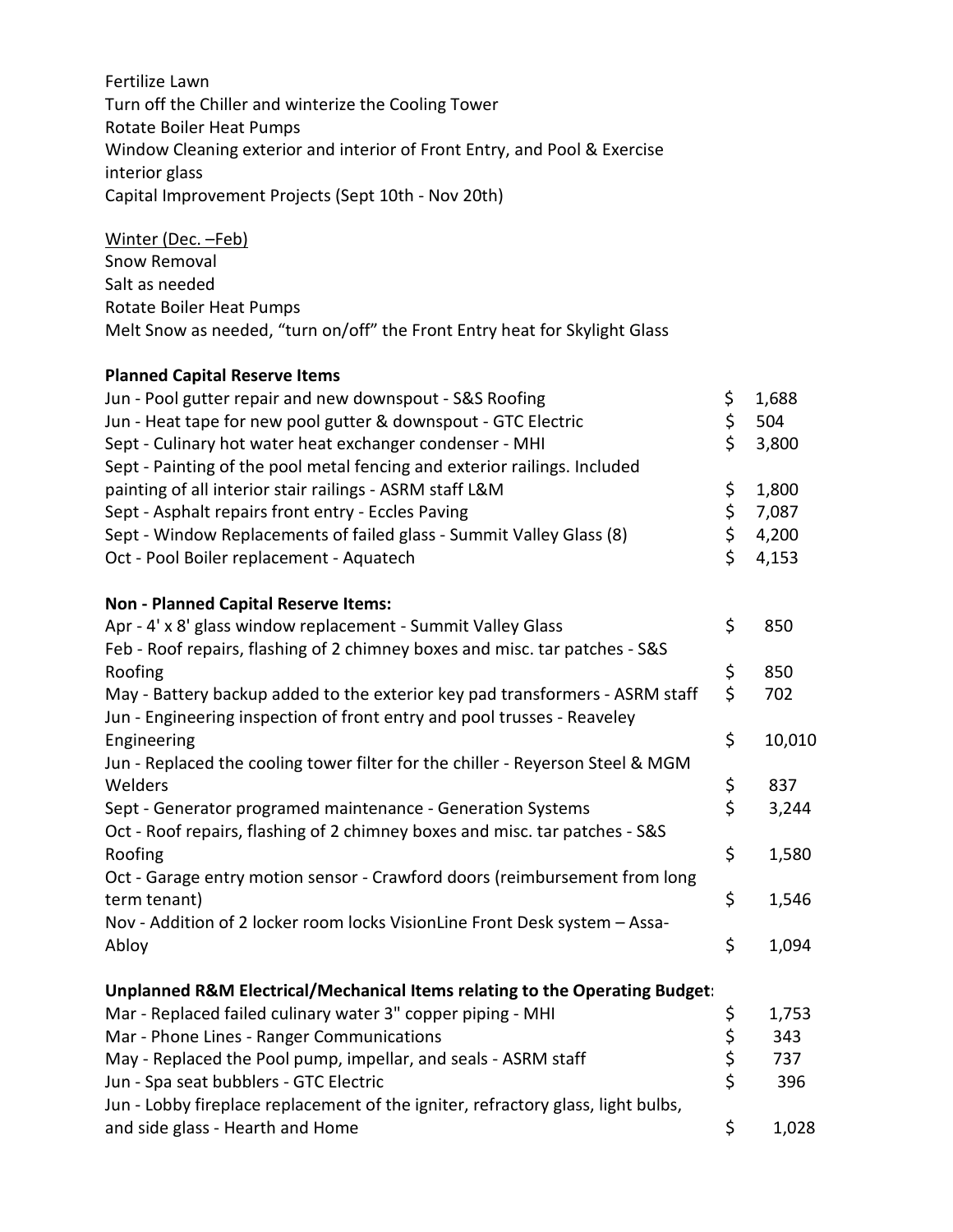| Aug - Lobby elevator main power panel fuse replacement - GTC Electric             | \$ | 608     |
|-----------------------------------------------------------------------------------|----|---------|
| Aug - Lobby elevator pump oil seal replacement - Thyssen-krupp                    | \$ | 599     |
| Sept - Lobby elevator circuit board replacement - Thyssen-krupp                   | \$ | 2,088   |
| Sept - Update to the pool piping and control valves, the sand filter control, and |    |         |
| a light assembly - Aquatech                                                       | \$ | 1,259   |
| Nov - Lobby elevator main power panel fuse replacement - GTC Electric             | Ś  | 441     |
| Nov - Replacement of the fire suppression water backflow and the shutoff          |    |         |
| control pipe section - Certified Fire (The HOA has requested reimbursement        |    |         |
| from the City of Park City for this work).                                        | \$ | 4,413   |
| Nov - Garage Door replacement of the lower 2 panels - Crawford Doors              | \$ | 1,385   |
| <b>Pending Planned Capital Reserve items:</b>                                     |    |         |
| Pool bathroom remodel                                                             | \$ | 48,000  |
| Common area flooring, carpet replacement                                          | \$ | 123,084 |
| Fire Alarm System upgrade/up to code with new Park City regulations:              |    |         |
| sprinkler heads, fire breaks, new fire panel                                      | \$ | 95,000  |
| Lobby Elevator-installing new starter motor                                       | \$ | 4,500   |
| Fire Safety Inspection: exit signs, exterior fire bell, fire extinguishers in     |    |         |
| hallways.                                                                         | \$ | 15,225  |

- **Inspecting the Quality of Drain Pipes:** 
	- $\circ$  Homeowners have requested pipes being scoped as a preventative measure. A cost to have this service provided will be obtained by ASRM.
	- o Park City has hard mineral-rich water and the pipes are made out of copper. Throughout the community old pipes have been failing due to mineral deposits. ASRM has inspected and replaced many common area drain pipes as they have failed. A spreadsheet will be created to document the pipes to ASRM has replaced.
	- o It has also been suggested, that when homeowners are doing a remodel (bathroom/kitchen), it would be wise to have the pipes scoped inside the units.
- Maintenance Manager: Acknowledgement to Chris Tomczyk, Maintenance Manager and his team for their hard work and thorough maintenance. He replaced Hal Smith and has been with ASRM for a year now.

### **D. Truss Repair Project:**

- A routine maintenance cycle of painting and treating the trusses/beams occur. ASRM went to paint this year and observed that the wood looked soft. An architectural engineering firm provided a study of the entire building's truss support structures.
- A report was circulated to owners regarding 2 beams (trusses) that are failing based on water penetration over the last 30 years. Though the beams have been routinely stained and maintained, water has collected in support brackets that have caused the deterioration of the beams. These beams are located at the front entry of property,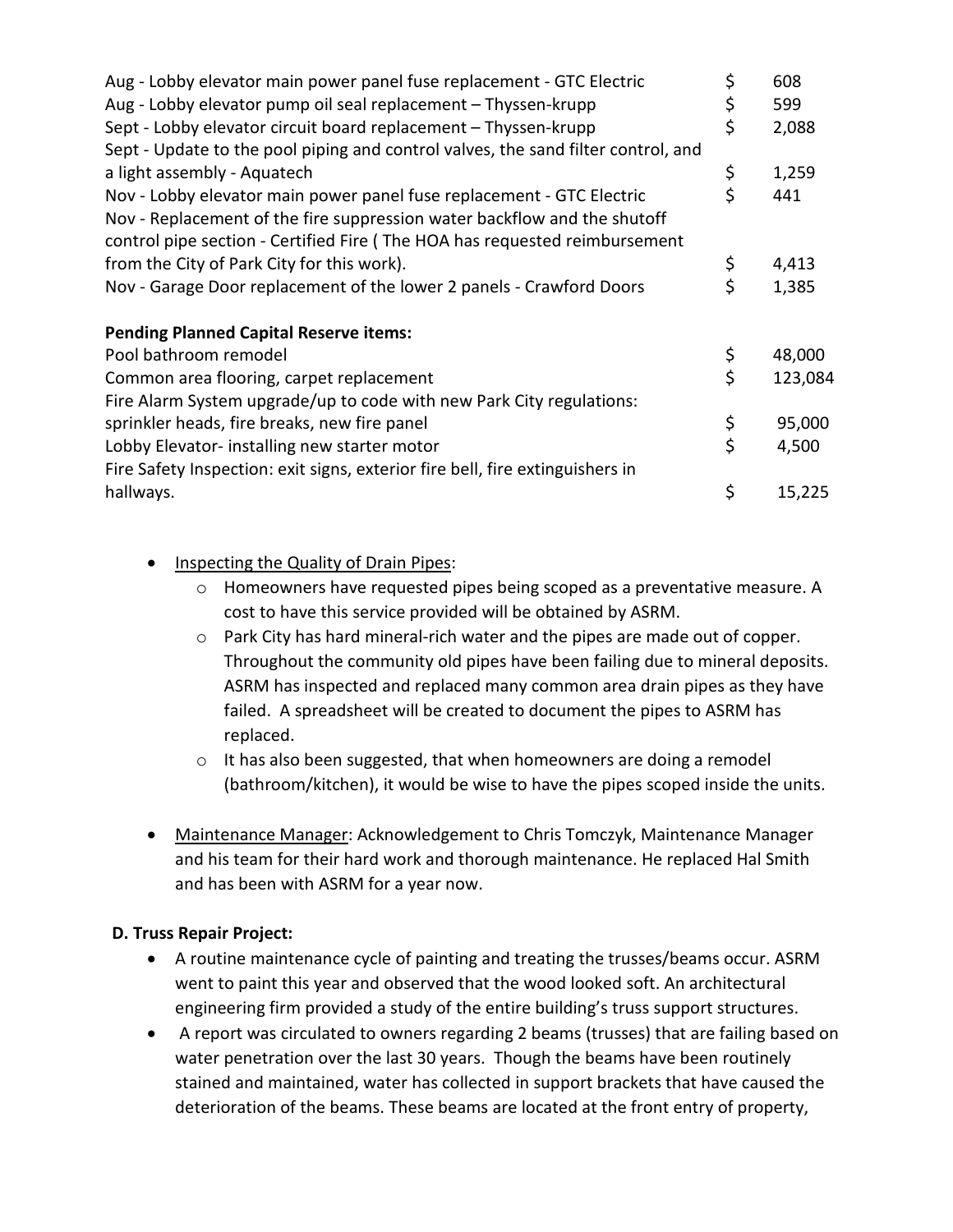one that is 60 ft. and is the wall support for the front lobby, the other located over pool.

- Currently, there is a temporary safety support system in place at the front entry based on the engineer's recommendations.
- There are 2 initial options being considered for repairs using the existing, original design based on use of different materials for either \$1.2 million or \$1.5 million. Costs are still to be determined for the option of considering alternative designs.
- Architect firm, *Hoffman Architects* has identified some alternative ideas:
	- o Different materials being used (steel)
	- o Front lobby remodeled
	- o Open pool (not enclosed)
	- o Water shed dispersed differently
- With these architectural designs ASRM is obtaining estimates from a professional estimating company that specializes in this type of work.
- Please note the BOD has not made a decision on what design to go with.
- Construction would be done during the shoulder seasons of spring or fall.
- Homeowner proposed generating money to fund this project by selling the expandable parcel (small parking lot), which is estimated at \$1.2 million dollars. The current thought is to possibly use the parcel as a collateral for a loan to partially fund the work.

## **E. Onsite Transportation Service Update:**

- ASRL rental program will no longer provide transportation to owners not in their rental program.
- For homeowners in ASRL rental program, ASRL will no longer be servicing their own vehicles, but provide app based transportation for guests that request it.

# **IV. NEW BUSINESS**

### **A. Budget**

# **2019 Actual Variance**

- Association Fee Income: Variance was under budget by \$16,533**.** 2% of ASRL's gross revenue is given to the HOA, however, some units have left rental program which diminished revenue to HOA.
- General & Administration: under budget by \$3,371.
- Housekeeping/Maintenance: over budget by \$16,685 due to wage increases, thoroughly tracking expended hours and cost for supplies.
- Repair & Maintenance: over budget by \$9,410, bulk due to heavy snowfall and the additional expense of snow being hauled off premises (newly imposed fire code that snow cannot be stored on front ramp).
- Supplies: over budget by \$9,796 due to heavy snow fall, elevator failure, patch work of entrance driveway and plumbing with back flow preventers/fittings.
- Utilities: over budget by \$8,077. Water price has increased significantly and the water usage was recorded accurately. Last year with the water main break, the line was temporary being ran through the fire hydrant and not metered through SK account.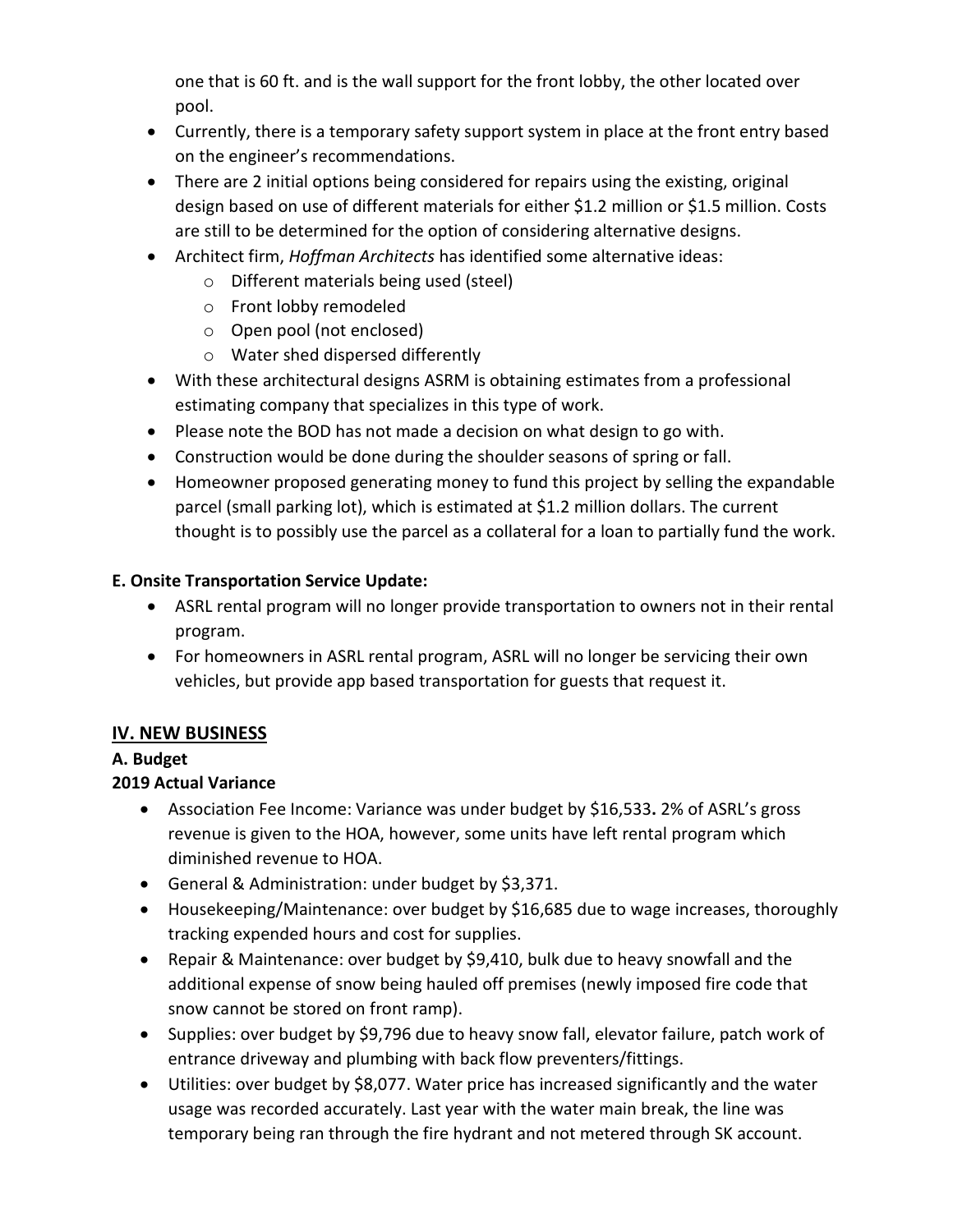- $\circ$  With the gas costs increase, the BOD requested ASRM to research a bulk rate buy with other properties under ASRM portfolio. Jim will research further.
- Total Operating Expense over by 6.7% = \$40,570.

### **2020**

• 14% dues increase with an anticipated ending balance of \$92,701 in the capital reserve (19% fully funded). This budget is a place holder for the next 6 months, with unknown factors relating to the RFP process. Dues are likely to increase based on RFP and the services the HOA wants moving forward.

#### **B. Insurance**

• Insurance liability of \$1,000,000 with an umbrella policy of \$25,000,000. The current deductible is \$5,000. BOD will take action to increase the deductible to \$10,000. COI can be found on HOA Dashboard online.

**C. Special Assessment** Current anticipated plan is have a special assessment and loan to pay for truss work. Potential loan terms are 8% interest rate for a 5-year bank loan. This is not reflected in the 2020 budget; however, owners need to be aware that a special assessment is in the near future. Goal is to have truss repair construction begin in May of 2020, to receive loan, bank will review collateral, dues structures and reserves. The design, cost and timeline will be transparent to homeowners.

### **D. Amended Declaration & Bylaws:**

- Votes will be separated (al a carte) via electronic ballot. A super majority, 67% vote is needed by Owners to change the following:
	- $\circ$  Allocated Ownership Percentage updated: each unit was re-measured, which produced an updated report of ownership % of sq. footage.
	- o Provisions that are no longer violable under UT Condominium Act were removed.
	- o Re-investment Fee added: .5% value price of unit is collected at closing and payed to the Association.
	- o Lowering the Threshold Percentage needed to Amend Governing Documents: currently it is at super majority 67%, it can be changed to a simple majority of 51% or lower. At the end of discussion, it was decided that this would be amended at a later time.

### **E. Park City Base Development Update**:

- PEG Companies is a developer out of Provo, UT that has been selected by Vail Resorts to develop the space located around Shadow Ridge and Silver King.
- This is in early stage of discussion of a master plan. Current plans have construction beginning in Spring 2021. Public hearings will be held with owners being able to provide input/feedback.
- **Parcel B**. Parking Structure for ~760-day parking stalls. 55 condos. 23 affordable housing units. 4 stories (40'). Access from Shadow Ridge drive directly across from lobby.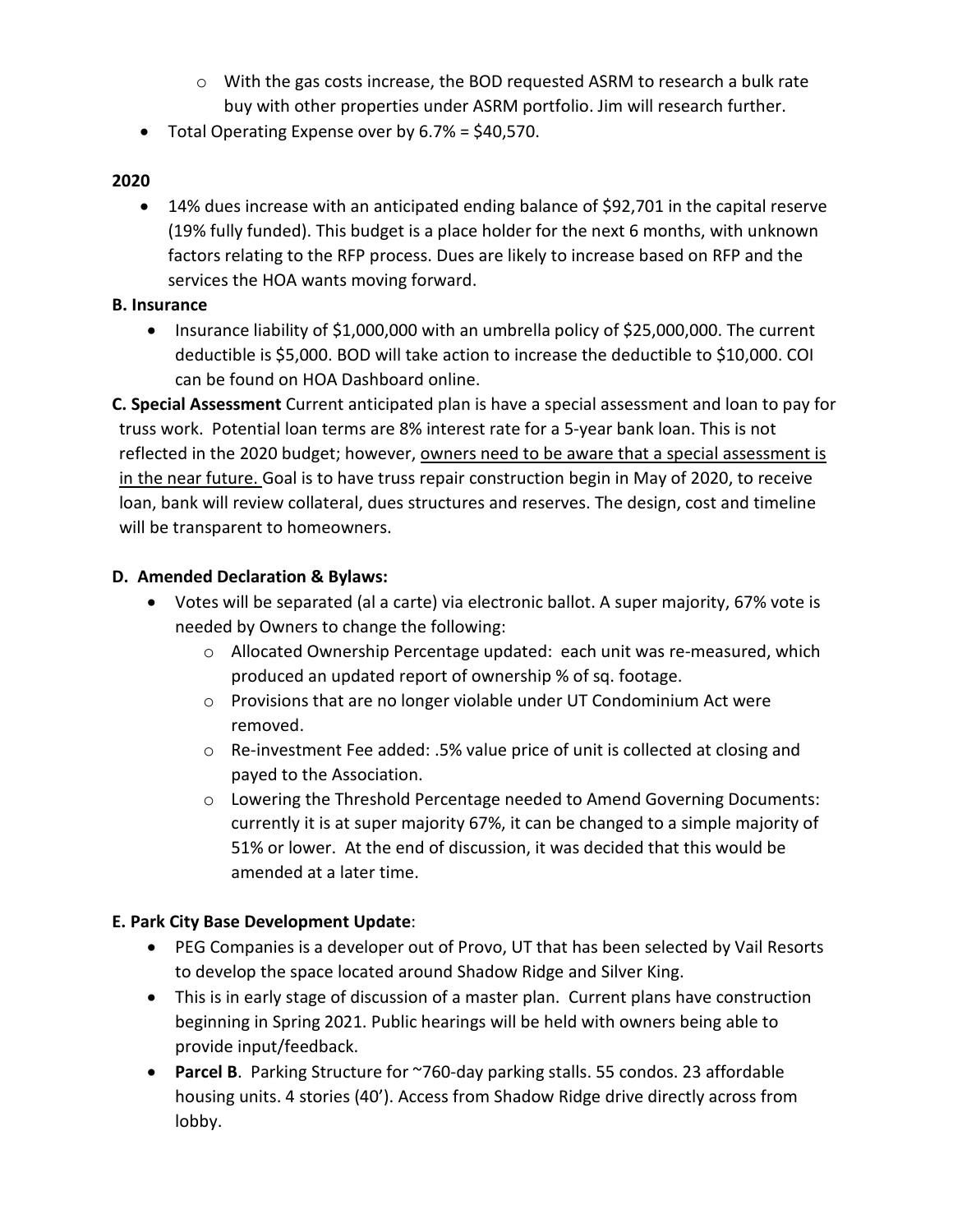- **Parcel C.** Hotel 4 star 250 units. 5 stories.
- **Parcel D.** Condos. 35 units. 5 stories. 1st story retail shops. 4 floors condos. Underground parking.
- **Parcel E.** Condo and Club 41 units. Day parking for skiing
- One-way travel turning right at Silver King Drive from Empire, front of resort on Lowell wrap around Manor Way and then continue one way down Empire back towards Park Ave.
- Timeline Anticipated to be 6 years
	- $\circ$  One year of planning with City
	- o Spring 2021 break ground on B
	- o Spring 2022 break ground on E
	- o Spring 2023 break ground on C
	- o Spring 2024 break ground on D



- **F. Real Estate Update:** This report is for the first 9 months, ¾ of this year and is based on medium statistics, strictly for condos and single family homes, and does not include commercial or fractional ownership. This is for areas 1- 23, which consists of Old Town area out to Summit Park and Jordanelle. 2018 vs 2019: 1% decrease in transactions, with an increase of 8% in the selling price. Days on market average 13 days compared to 2018 of 25 days. Market sales: gone up 5% in condos to 50% and 3% increase in family homes to 37% and an 8% decrease in land at 13%.
	- o Silver King Hotel: 2018 had 3 sales, 2019 so far has had 5 sales. Average sales price in 2018 was \$457K and in 2019, \$432K. Days on the market 2018, 110 days and 2019, 243 days.

**G. Board of Directors Election:** John Rasmussen has been newly appointed to the BOD. BOD consists Michael Kvietkis, Doug Haigh and John Rasmussen. Acknowledgment to Mike Ciferri's diligent fiduciary dedication and participation for the past 20+ years.

### **V. OPEN COMMENTS**